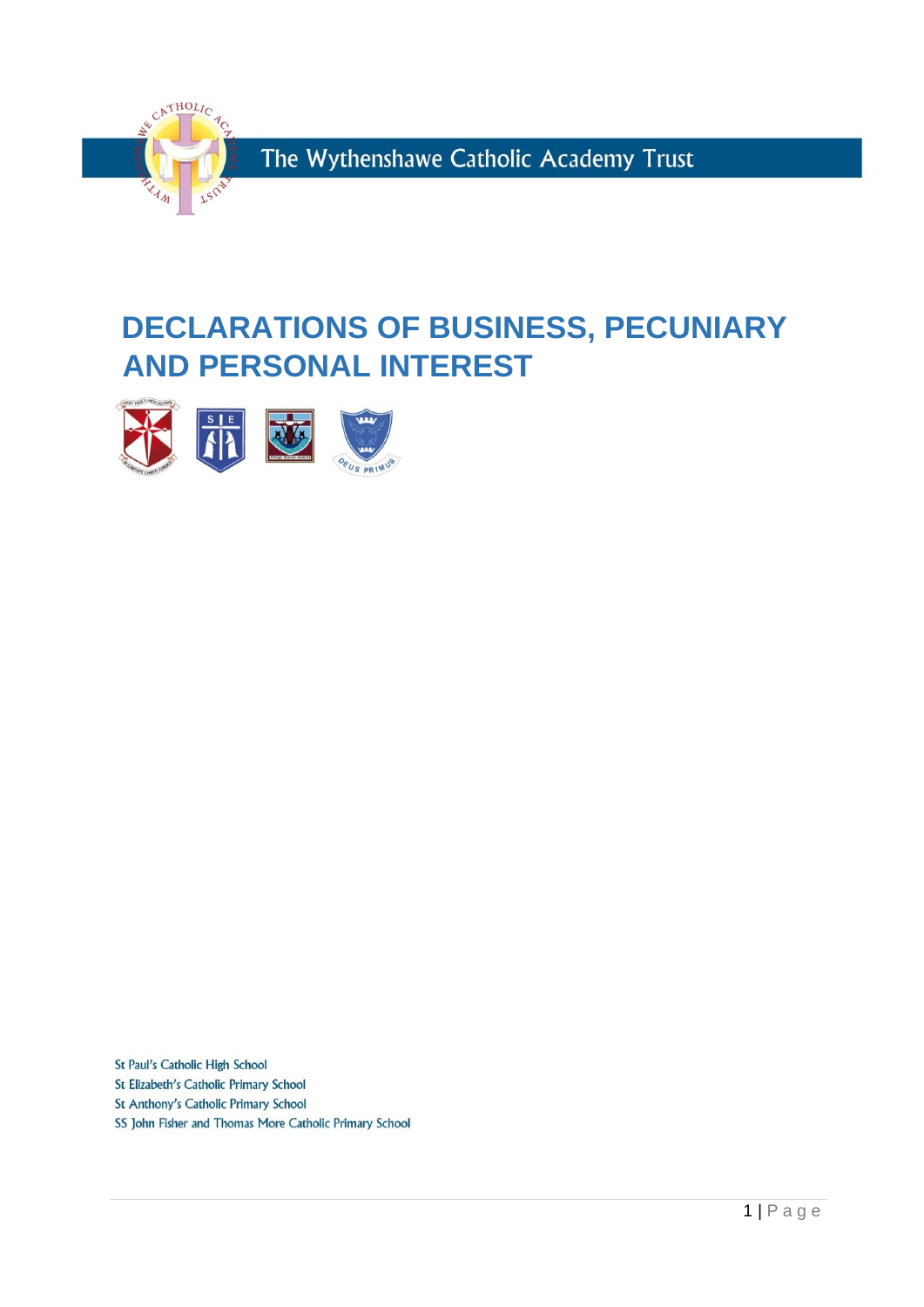| <b>Document Management</b> |                                                                                                                                                            |  |  |
|----------------------------|------------------------------------------------------------------------------------------------------------------------------------------------------------|--|--|
| Title                      | Declarations of Interest                                                                                                                                   |  |  |
| Date                       | February 2020                                                                                                                                              |  |  |
| Supersedes                 | <b>None</b>                                                                                                                                                |  |  |
| Purpose                    | This policy sets out the arrangements for members,<br>directors, local governors and senior staff to declare<br>business, pecuniary and personal interests |  |  |
| Author                     | SFO, Wythenshawe Catholic Academy Trust                                                                                                                    |  |  |
| Review                     | February 2022                                                                                                                                              |  |  |
| Date considered by WCAT    | February 2020 under delegated authority of CEO                                                                                                             |  |  |
| Date consulted with unions | n/a                                                                                                                                                        |  |  |
| Date adopted by WCAT       | <b>March 2020</b>                                                                                                                                          |  |  |
| Date distributed           | <b>March 2020</b>                                                                                                                                          |  |  |

\_\_\_\_\_\_\_\_\_\_\_\_\_\_\_\_\_\_\_\_\_\_\_\_\_\_\_\_\_\_\_\_\_\_\_\_\_\_\_\_\_\_\_\_\_\_\_\_\_\_\_\_\_\_\_\_\_\_\_\_\_\_\_\_\_\_\_\_\_\_\_\_\_\_\_\_\_\_\_\_\_\_

Schools within the Wythenshawe Catholic Academy Trust:

- St Paul's Catholic High School
- St Anthony's Catholic Primary School
- St John Fisher and St Thomas More Catholic Primary School
- St Elizabeth's Catholic Primary School

This policy will be published on the Trust's and individual Academy websites in the Governance section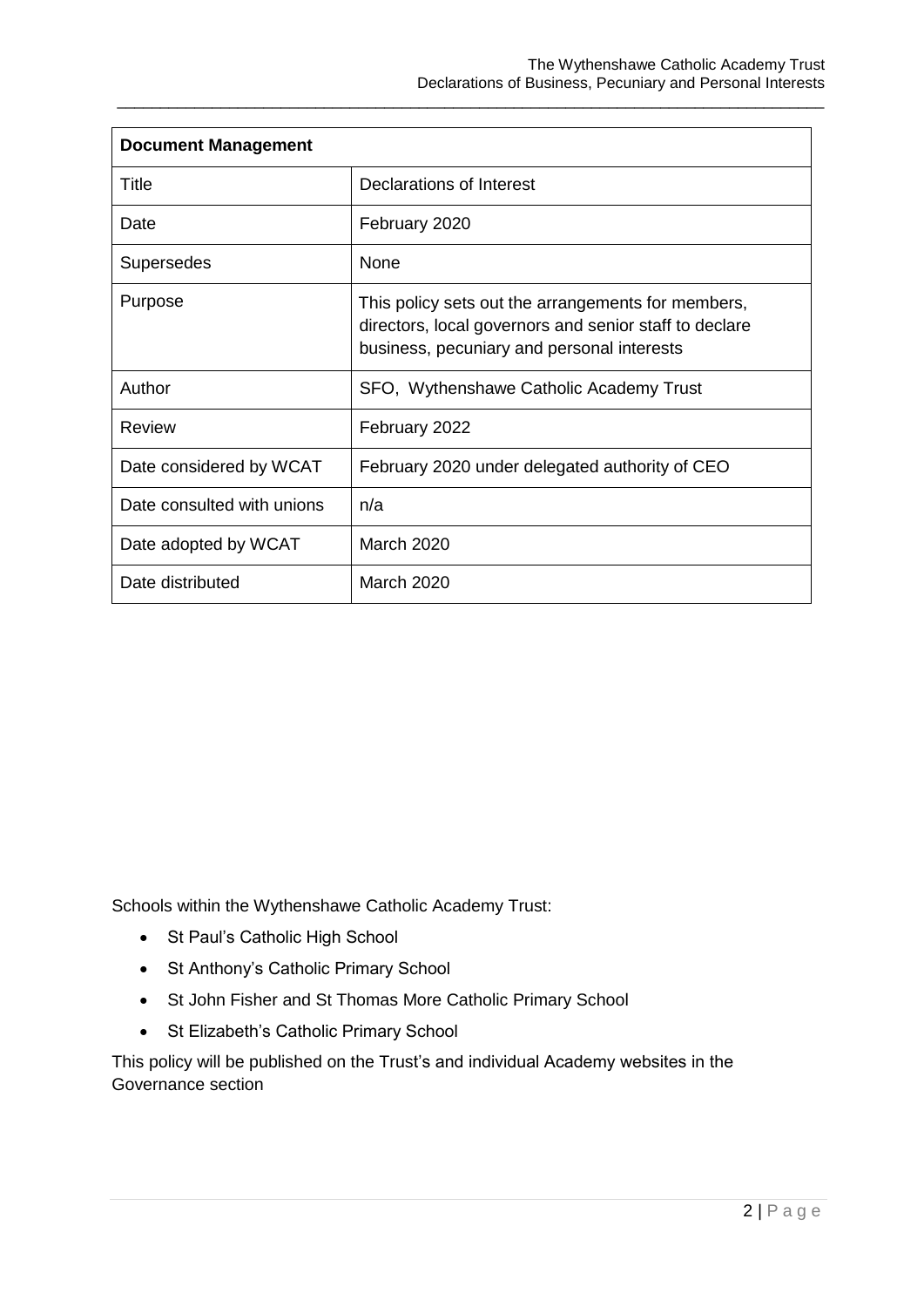### **CONTENTS**

| <b>Section</b> |                                                      | Page |
|----------------|------------------------------------------------------|------|
| 1              | Purpose of the Policy                                | 4    |
| 2              | Overview                                             | 4    |
| 3              | What should be included on the Register of Interests | 4    |
| 4              | Clarifications                                       | 5    |
| 5              | <b>Other Employment and Interests</b>                | 5    |
|                | Declaration of Interest Form                         | 6    |
|                | Example of completed Declaration of Interest Form    |      |

\_\_\_\_\_\_\_\_\_\_\_\_\_\_\_\_\_\_\_\_\_\_\_\_\_\_\_\_\_\_\_\_\_\_\_\_\_\_\_\_\_\_\_\_\_\_\_\_\_\_\_\_\_\_\_\_\_\_\_\_\_\_\_\_\_\_\_\_\_\_\_\_\_\_\_\_\_\_\_\_\_\_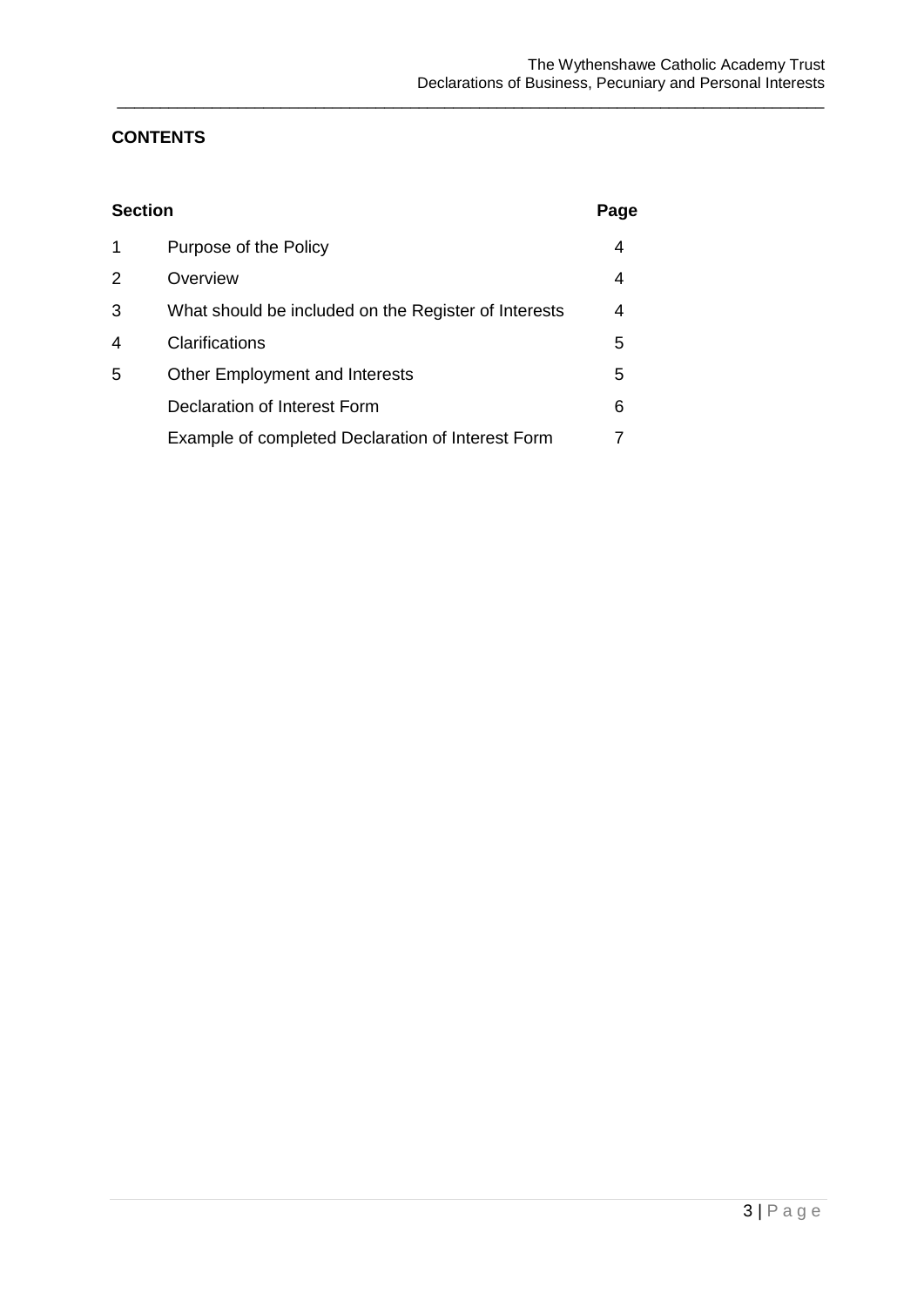#### **1 PURPOSE**

- 1.1 This policy aims to ensure that:
	- a) Members, directors, local governors, and staff are not involved in any part of the decision making process when awarding contracts or making purchases

\_\_\_\_\_\_\_\_\_\_\_\_\_\_\_\_\_\_\_\_\_\_\_\_\_\_\_\_\_\_\_\_\_\_\_\_\_\_\_\_\_\_\_\_\_\_\_\_\_\_\_\_\_\_\_\_\_\_\_\_\_\_\_\_\_\_\_\_\_\_\_\_\_\_\_\_\_\_\_\_\_\_

- b) A Register of Interests is maintained by the Company Secretary and is freely available for public inspection
- c) Members, directors, local governors and senior staff state, and restate, their interests on an annual basis.
- d) This exercise is undertaken in April each year and is subject to External Audit scrutiny.

#### 2 **OVERVIEW**

- 2.1 In 1996 the Nolan Committee set out the standards for organisations spending public money. The seven principles are (a) selfishness, (b) integrity, (c) objectivity, (d) accountability, (e) openness, (f) honesty, and (g) leadership.
- 2.2 Ofsted state, *"Governing bodies should establish a register of business interests of governors, Heads and any other staff who influence financial decisions and this should be open to inspection by governors, staff, parents and the local community"*
- 2.3 The Register is one way the Trust's members, directors, local governors and staff are able to demonstrate that they do not benefit personally from any decisions that they make or influence.
- 2.4 Members, directors, local governors and staff must draw any declared interests to the attention of the Chair of a meeting at the start of that meeting or anybody in whose business they are participating when it is relevant to that business or when they are in any doubt that it might be relevant. They must also declare an interest to the Chair if in the course of the business of a meeting they become aware that they have or may have a financial or other beneficial interest in a specific item of business to be transacted at the meeting.

#### 3 **WHAT SHOULD BE INCLUDED ON THE REGISTER OF INTERESTS?**

- 3.1 Any trade or profession that anyone has along with any direct interest in any company providing, or likely to provide, goods or services to the Trust that they or a member of their family may have an involvement in.
- 3.2 Any personal interest that they have where it might reasonably be thought they could influence the actions of that individual or be influenced by that individual in relation to the decision making process of the Trust.
- 3.3 They should declare any link they or a member of their family has with a company from which the Trust may wish to purchase goods or services.
- 3.4 They should also declare as a personal interest if they, or their family, is involved as a volunteer with a local club as a member of the public might reasonably suspect they may use their influence to gain favourable use of Trust owned facilities.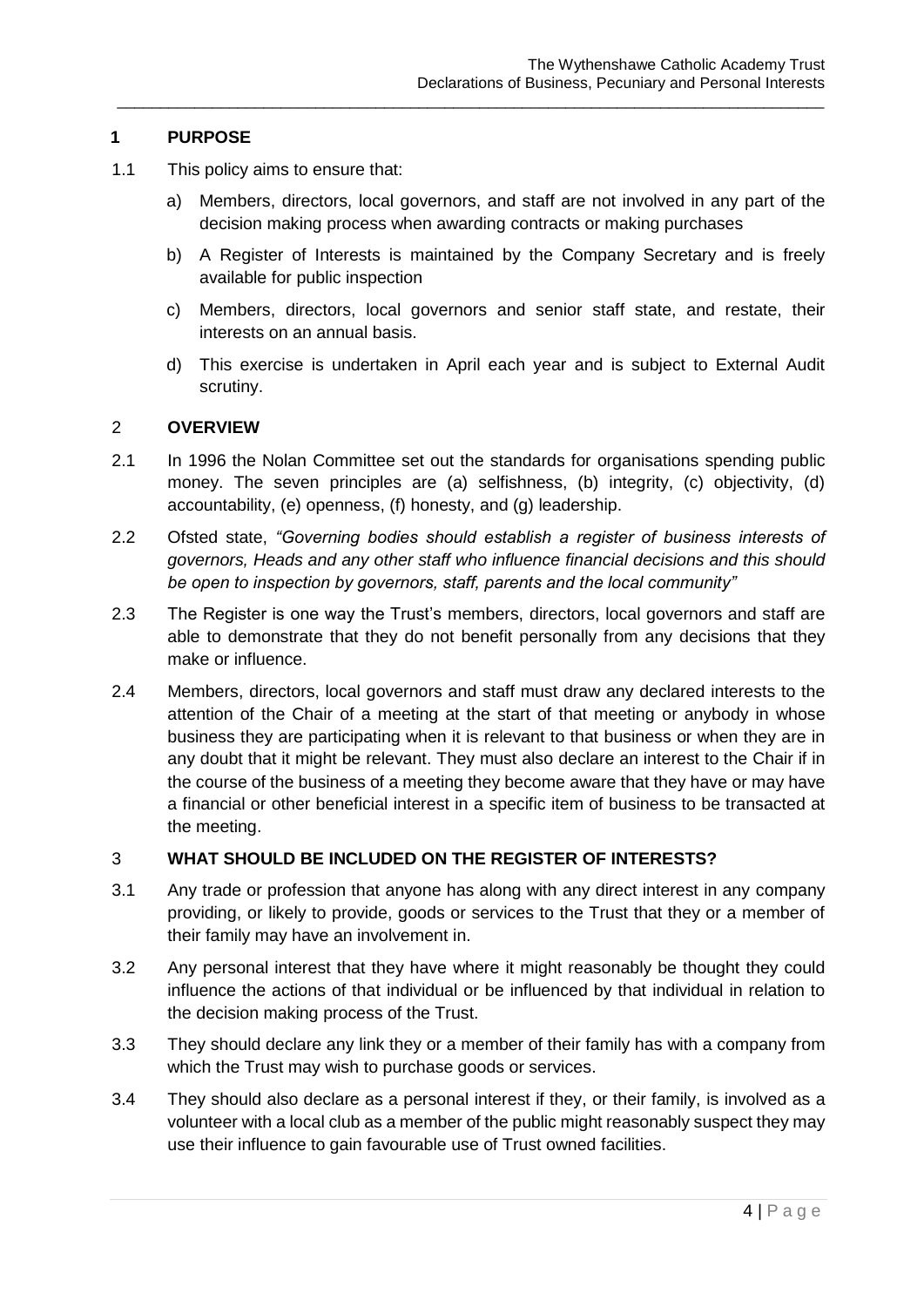3.5 It is the responsibility of each individual to consider whether there are interests they should declare. There can be situations in which the appearance of conflict of interest is present even when no conflict actually exists. It is the responsibility of each individual to recognise this and disclose if appropriate. If a person is in doubt as to whether to register an interest, it probably means that it should be registered. Interests could be regarding business or personal interests and includes interests of family members, such as a spouse, partner or other close family member. Further examples are:-

\_\_\_\_\_\_\_\_\_\_\_\_\_\_\_\_\_\_\_\_\_\_\_\_\_\_\_\_\_\_\_\_\_\_\_\_\_\_\_\_\_\_\_\_\_\_\_\_\_\_\_\_\_\_\_\_\_\_\_\_\_\_\_\_\_\_\_\_\_\_\_\_\_\_\_\_\_\_\_\_\_\_

- (a) any relationship with a company with which the Trust might do business
- (b) Shareholding above 3% notifiable level for directorships, paid employment, partnership, consultancy or close family connection.
- (c) Self-employment (accounting for more than 5% of annual income).
- (d) Property freehold or leasehold ownership of any properties in which the Trust might have an interest.
- (e) Charities trusteeship or governorship or employment with.
- (f) Public appointments paid or unpaid.
- (g) Memberships professional bodies, trade or other associations, external bodies.
- (h) Close family links to any of the above.

#### 4 **Clarifications**

- 4.1 The definition of close personal relationship is:
	- (a) Member, directors, local governors and staff who are (or were) married, in a civil partnership, co-habiting or dating.
	- (b) Immediate (parent, child, partner, sibling, grandparent, grandchild) and extended (uncle, aunt, nephew, niece, cousin, in-laws) family members
	- (c) Close friends regarded with liking, affection or loyalty (not merely an acquaintance)
	- (d) Any person living at the same address as the applicant
- 4.2 Senior staff who are required to complete a declaration of interest are (a) Heads, (b) Deputy Heads and (c) Assistant Head. Other staff are required to submit a declaration if they have material decision making authority.

#### 5 **Other Employment and Interests**

- 5.1 Commitments arising from other employment or other interest must not impact on an employee's attendance, work performance or duties in their post with the Trust.
- 5.2 If at any time the Trust feels that other employment or interest conflicts with the individual's employment or the business of the Trust the employee will be given notice to withdraw from those activities and if they fail to comply with such notice it may lead to their dismissal.
- 5.3 Employees must not use the Trust's premises or facilities (eg IT equipment or photocopier) in connection with their outside interests. They should also not undertake outside commitments during their working hours at the Council.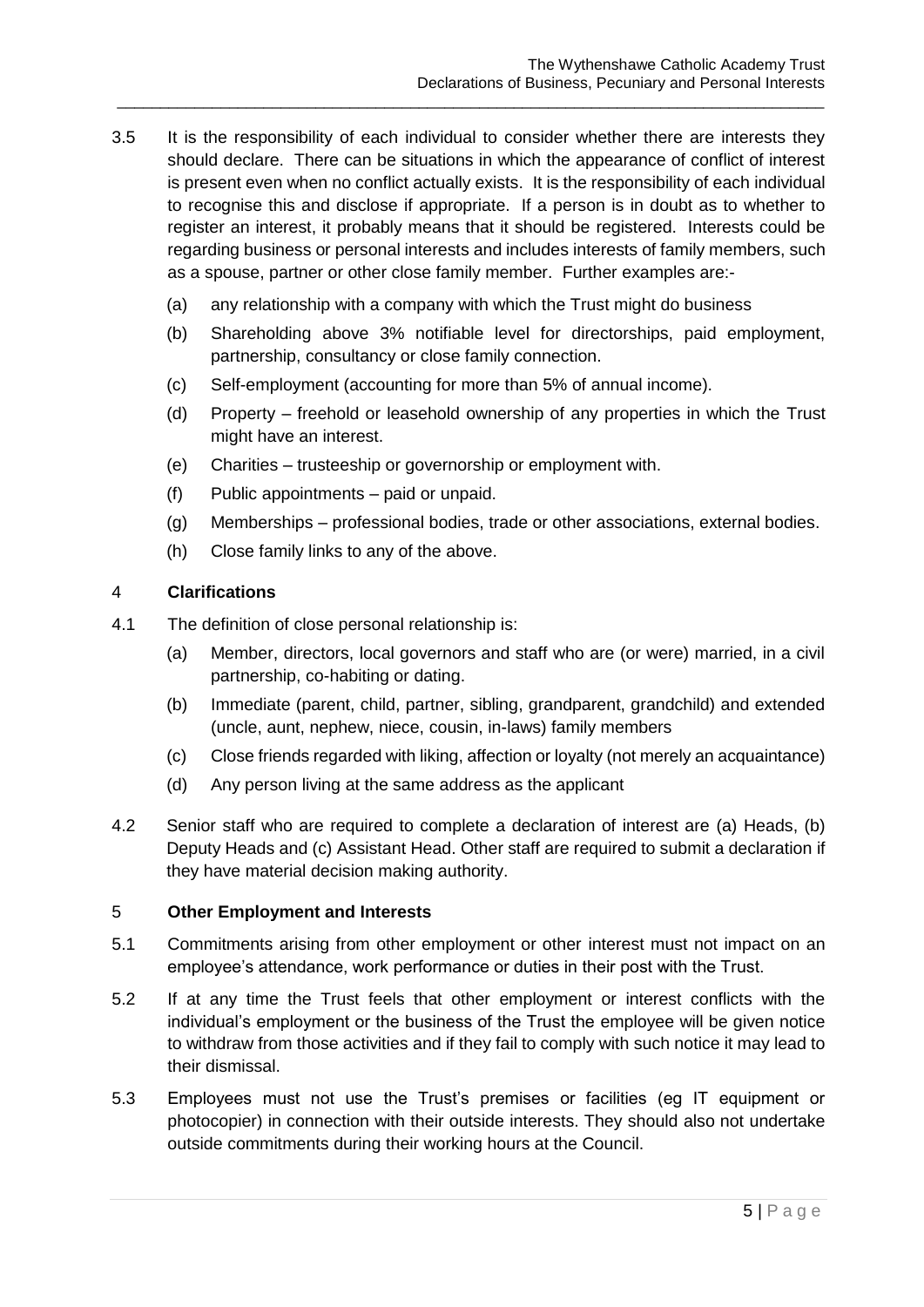## **Declaration of Business, Pecuniary and Personal Interests**

\_\_\_\_\_\_\_\_\_\_\_\_\_\_\_\_\_\_\_\_\_\_\_\_\_\_\_\_\_\_\_\_\_\_\_\_\_\_\_\_\_\_\_\_\_\_\_\_\_\_\_\_\_\_\_\_\_\_\_\_\_\_\_\_\_\_\_\_\_\_\_\_\_\_\_\_\_\_\_\_\_\_

*Please complete and detach this section and send to Company Secretary at St Paul's High School, by hand, post or scanned to e-mail (mike.fowler@wcatrust.co.uk)*  $\ddot{\phantom{a}}$ 

| Name                       | dam                                    |  |                     |  |
|----------------------------|----------------------------------------|--|---------------------|--|
| <b>Trust</b>               | The Wythenshawe Catholic Academy Trust |  |                     |  |
| Academy                    |                                        |  |                     |  |
| Governance role            | Member                                 |  | Head                |  |
| Please tick all that apply | <b>Director</b>                        |  | <b>Senior Staff</b> |  |
|                            | Local governor                         |  | Other staff         |  |

Members, directors, local governors and staff have a responsibility to avoid any conflict between their business and personal interests and the interests of the Trust or any of its schools.

Declarations are made of:

- Any directorship, partnership, employment or volunteering with any business from which the Trust may purchase goods or services
- Any Trusteeship or governorship at any other educational institutions or charities
- Any relationships with Trust staff including spouses, partners and relatives

|                                                                                                                                                           | Please tick |
|-----------------------------------------------------------------------------------------------------------------------------------------------------------|-------------|
| I have read and understood this guidance                                                                                                                  |             |
| I declare that I have no business, pecuniary or personal interest that would<br>conflict with my work at the Trust or influence any decisions I make      |             |
| I declare that I have business, pecuniary or personal interests that could<br>conflict with my work at the Trust, the details of which are provided below |             |

| <b>Declaration of Business, Pecuniary and Personal Interests</b> |                                                                                   |  |  |  |  |
|------------------------------------------------------------------|-----------------------------------------------------------------------------------|--|--|--|--|
| <b>Business name</b>                                             | My interest<br><b>Business nature</b><br>Interest<br>Interest<br>ended<br>started |  |  |  |  |
|                                                                  |                                                                                   |  |  |  |  |
|                                                                  |                                                                                   |  |  |  |  |
|                                                                  |                                                                                   |  |  |  |  |

I agree to complete a further declaration if any interests arise after making this declaration

| Signed | Date |  |
|--------|------|--|
|        |      |  |